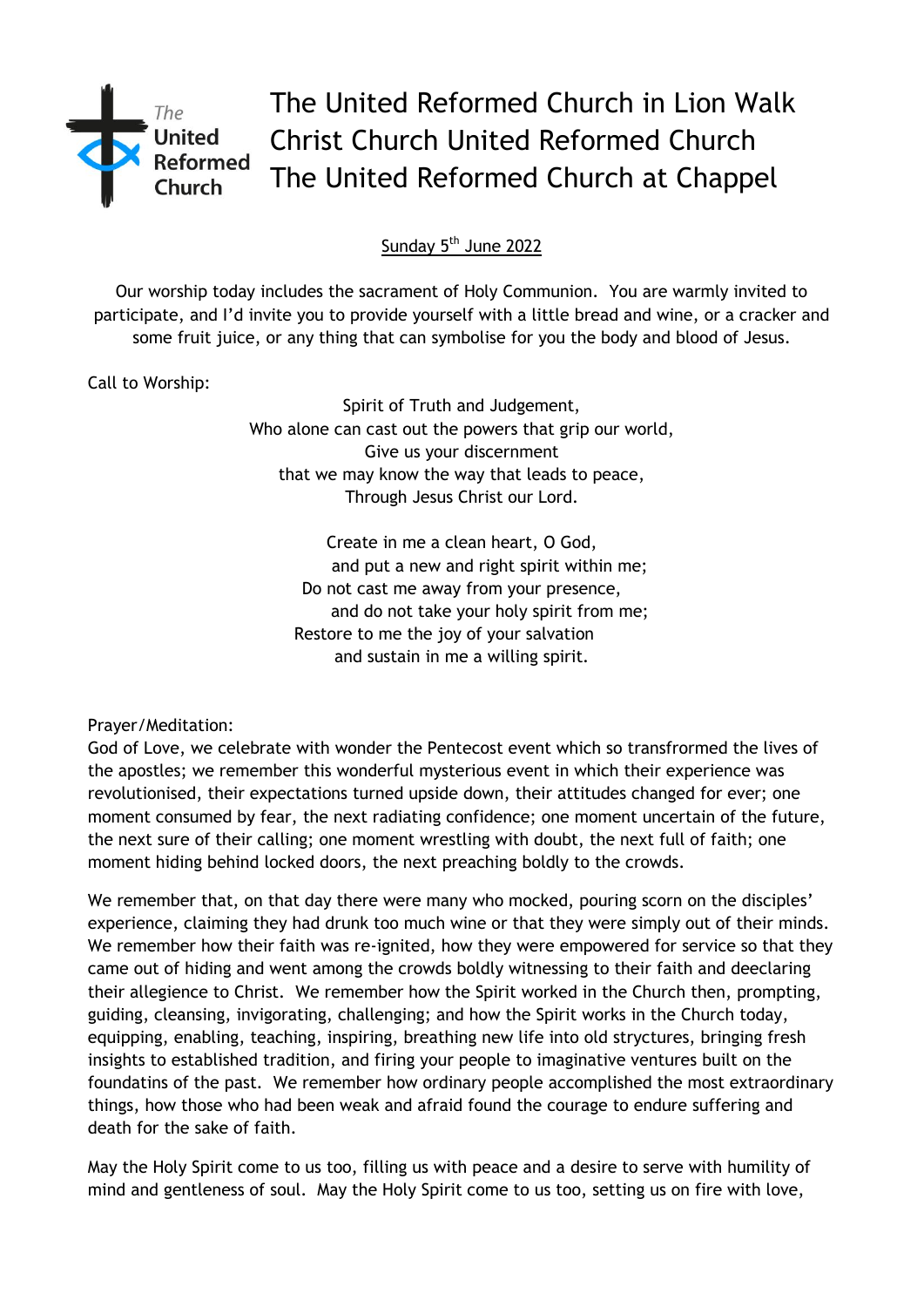with a burning desire to work for the Kingdom. May the Holy Spirit come to us too, breathing new life into us, filling us with energy and enthusiasm for the service of Christ.

We give thanks for those moments in our lives when we catch glimpses of the Spirit of God; those strange and exciting moments we occassionally experience which affect our whole lives, giving us joy and fulfillment and understanding we never imagined possible. Abnd we give thanks for the gift of the Spirit – an experience which changed the lives of the apostles, which has changed the lives of countless believers across the centuries, and which has power to reshape the lives of people today. May our hearts and minds be open to the presence of the Spirit, that we may be challenged, inspired and strengthened in our faith.

## The Lord's Prayer:

**Our Father, who art in heaven, hallowed be thy name; thy Kingdom come; thy will be done on earth as it is in heaven. Give us this day our daily bread and forgive us our trespasses as we forgive those who trespass against us. Lead us not into temptation, but deliver us from evil. For thine is the Kingdom, the power and the glory for ever. Amen** 

Reading: Genesis 11:1-9

## Hymn 306

Spirit of flame, whose living glow was known to prophet, saint and seer, where faith is cold thy fire bestow, where love is distant draw thou near! Apostles ventured in thy power; so fill us in this present hour.

Spirit of peace, for healing grace a parched world waits in dry despair; break through the clouds that hide thy face, for hope unconquered knows thee there: humble our pride and come as guest, most hidden and most manifest.

Spirit of truth, thy blinding light must needs be tempered to our eyes; yet dawn upon our darkened sight with freedom as our dearest prize: with torch of truth held high above, help us to cast out fear by love.

Spirit of love, all souls are thine, redeemed and claimed by love unpriced; O seeking love, do thou incline our hearts to love and follow Christ; Love that is stronger than our fears, uplift our hearts through coming years.

Reading: Acts 2:1-13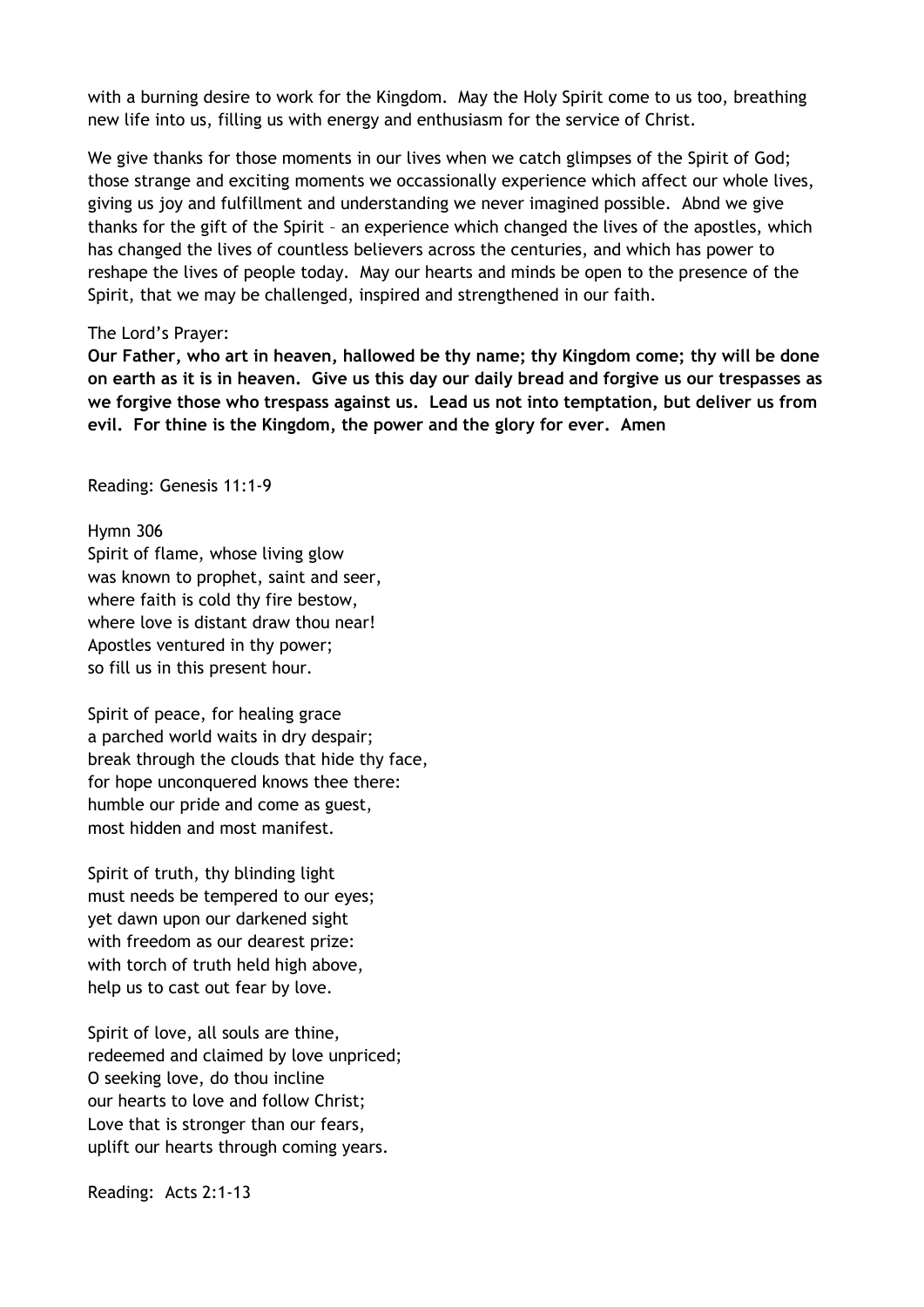## Reflection:

That first Pentecost happened in the city of Jerusalem some time after the death of Jesus of Nazareth, a time when the Jesus movement had begun to capture the imaginations of increasing numbers of people both Jewish and Gentile. but behind and under the story in the book of Acts is another story from another place and another time. It's a story that the first readers of the book of Acts would have known very well, and when they read Acts they would have understood it in the light of the Genesis story about the city of Babel. It might help us if we do the same, and look at the Pentecost story through the lens of the Babel story.

The story of Babel is told by our ancient Hebrew forebears in faith to explain the variety and diversity of peoples and languages and nations. How is it, they asked even then, that humans must have had one common beginning, and yet, look at us – people speak so many languages, appear in so many colours, are spread all over the world? How is it, that if we all at some time came from one common beginning, we can't understand one another – that when strangers from another land speak, it sounds like babbling to us? This is the story they told:

*There was time when everyone still had one language, if you said, "bird," everyone knew bird, and rock was "rock" and sun was "sun." But the people decided to make a name for themselves. They were tired of trusting in God, and they weren't all that good at it anyway. They were tired of letting God be the source of their security and identity, so they decided to build a city, and in the middle of that city they would build a tower reaching up to the heavens and bring themselves some fame. God heard about this plan and said, "This is not good." And here's the amazing part: God said, "Nothing they propose to do will now be impossible for them." In other words, if people can communicate with one another, they'll be able to do anything they put their minds to. That's how powerful the ability to communicate is. So, to save humans from themselves, God scrambles up their language. Bird is no longer "bird." Now it's also oiseau and avis and vogel. And sun is also shemesh and soleil and helios. The people can no longer communicate; they become strangers to one another. They scatter around the world and develop their own societies with their own languages, cultures and even religions.*

Now come to the city of Jerusalem. It's 50 days after Jesus' resurrection. Jesus has told his followers to wait together in the city because Jesus will send the Holy Spirit to be with them, to comfort them and strengthen them and guide them into all truth.

But Jesus' followers aren't the only ones in the city. Jewish pilgrims from all over the world have come to Jerusalem, because what became our Pentecost began on a Jewish holiday, 50 days after Passover, a yearly festival when the first fruit of the wheat harvest were presented, and God's covenant with Israel was celebrated and renewed. This was one of the three great festivals of the year. So faithful Jews have gathered from all over the world. Jerusalem is buzzing with the sounds of a multitude of languages.

Suddenly, to the followers of Jesus, comes the Holy Spirit. First the rush of a violent wind. Then tongues of fire rest on each of them. Then, as they are filled with the Holy Spirit, they begin to speak in other languages. Galileans speaking Persian and Latin, Arabic and Elamite. All those strangers from all over the world can hear their own native language being spoken. They can hear and understand in their very own language.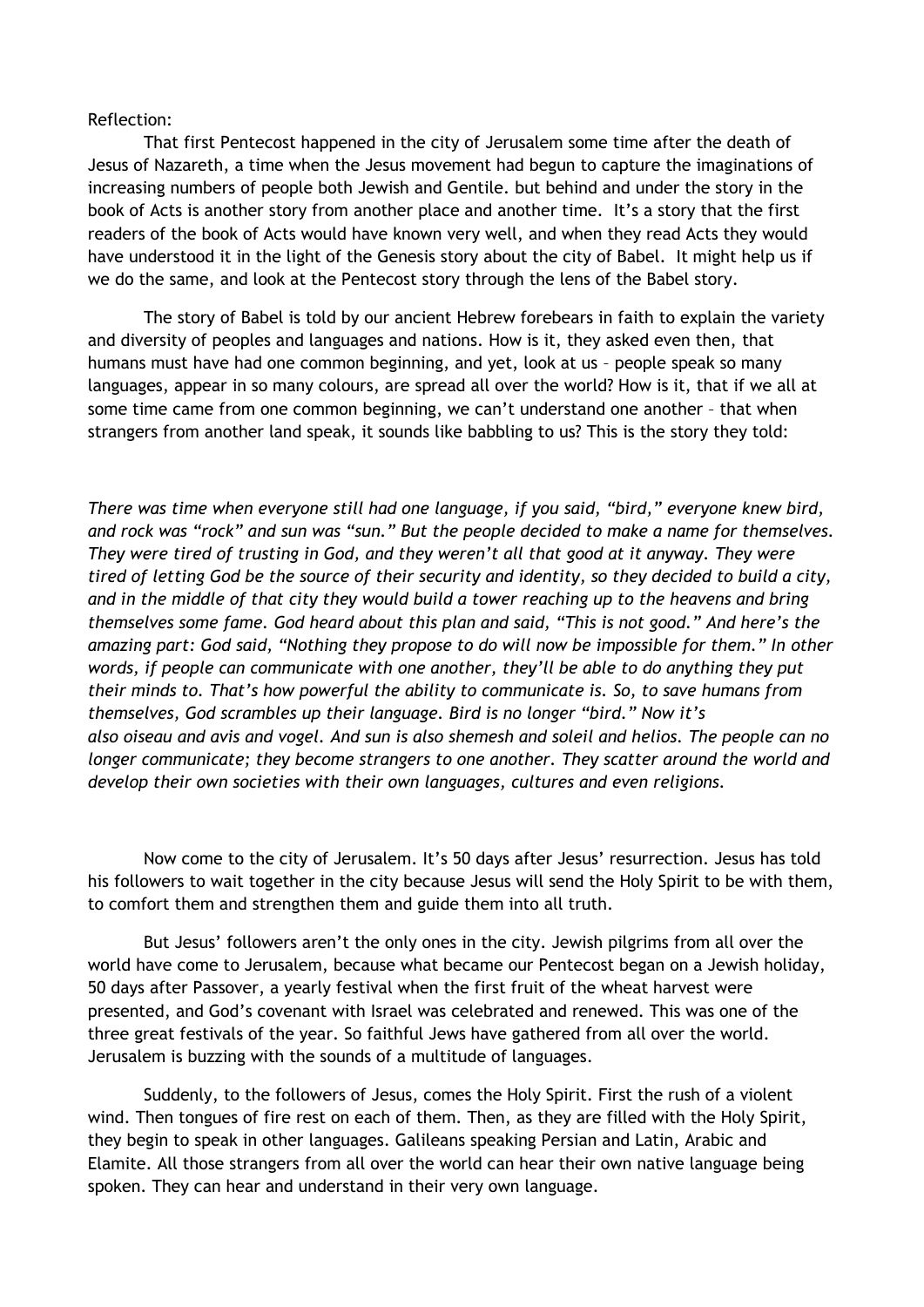If you've ever traveled to a place where they don't speak your language, you know what a grace that was.

In Jerusalem on Pentecost, through the power of the Holy Spirit and the gift of being able to communicate, the obstacle of Babel was undone. On that day, the diversity of languages was not a curse, but a marvel. And this is important: God undid Babel, not by bringing the whole world back into speaking one language. Pentecost affirms the diversity of the world, the richness of the multitude of peoples and languages, and the gift when you hear and understand, when people can communicate, whether across the barriers of languages, or the barrier of simply being one stranger speaking with another.

The Book of Common Prayer summarizes the power of the Holy Spirit like this: "The Holy Spirit leads us into all truth and enables us to grow in the likeness of Christ." And "we recognize the presence of the Holy Spirit when we confess Jesus Christ as Lord and are brought into love and harmony with God, ourselves, with our neighbours, and with all creation." In other words, we recognize the presence of the Holy Spirit when we stop being strangers - strangers with God, ourselves, our neighbours, and all creation.

Today we celebrate the gifts of Pentecost. We acknowledge and rejoice in the gifts of the Holy Spirit. We recognize diversity as a good thing. We believe we can, we must, communicate – speaking and listening and making friends out of strangers. As the church and as disciples of Jesus, we make promises to seek and serve Christ in all persons, not just people who look like us or talk like us or believe like us. We promise to respect the dignity of all people. We promise to love our neighbours – even people strange to us – as we love ourselves.

This kind of love – this kind of welcome of others, speaking and listening to others – will look very strange to people outside the family. It did on that first Pentecost. About all this harmony amongst strangers and communication across barriers and love flying around like tongues of fire caught by the wind, onlookers said, "What's going on here? They must be drunk!" When we're living with the love of life and the love of others God makes possible, when we are emboldened to work for justice and peace among all people, when we delight in diversity, and see no one, ultimately, as a stranger, but rather as someone who bears the very image of God, they may wonder what's got into us. They may ridicule us. They may think we're a little strange.

Or perhaps they'll want to join us, being brought into love and harmony with God, ourselves, our neighbours, and all creation, and we'll be strangers no more.

Hymn 329 There's a spirit in the air, telling Christians everywhere: 'Praise the love that Christ revealed, living, working in our world.'

Lose your shyness, find your tongue, tell the world what God has done: God in Christ has come to stay. Live tomorrow's life today.

When believers break the bread, when a hungry child is fed,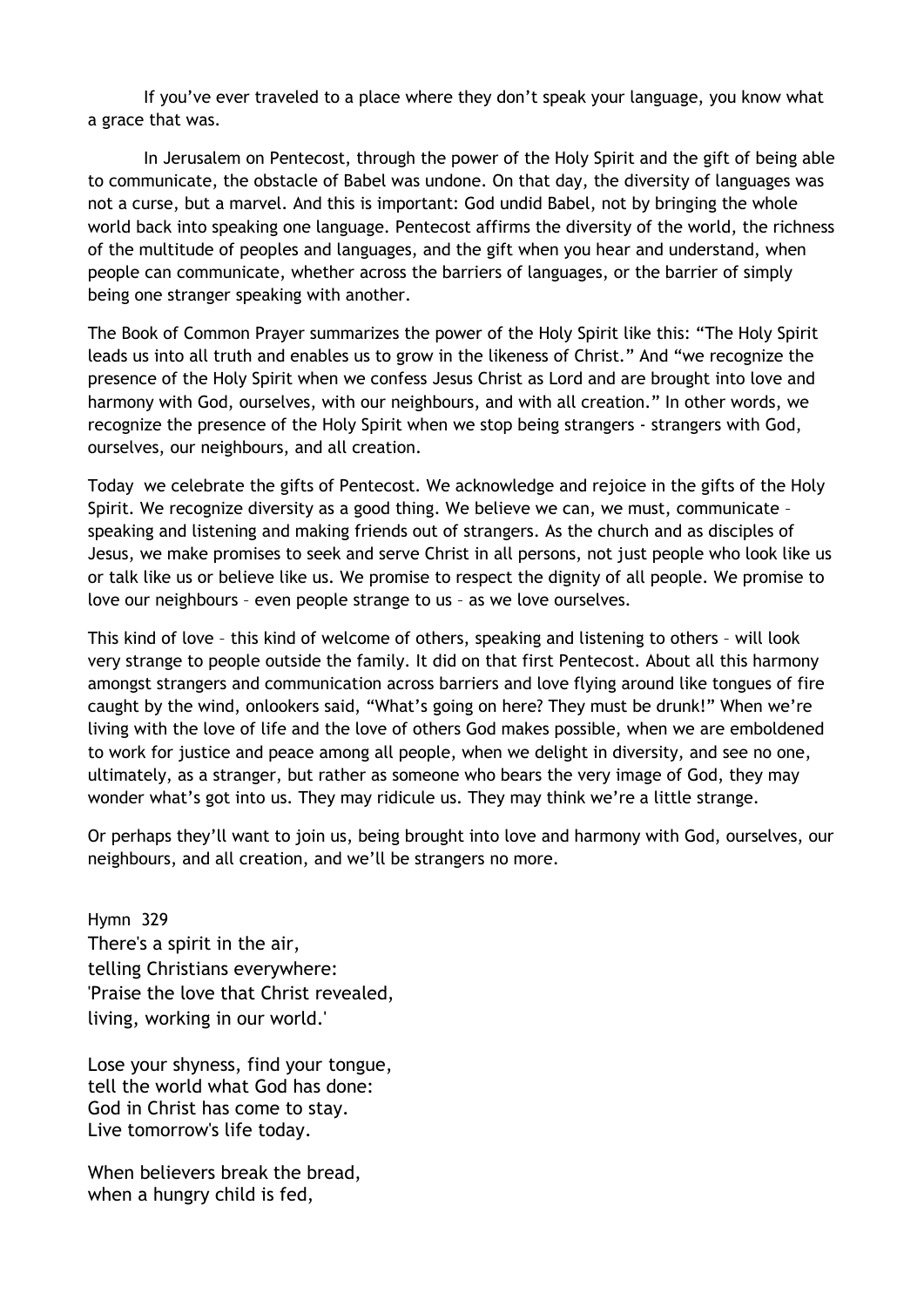praise the love that Christ revealed, living, working in our world.

Still the Spirit gives us light, seeing wrong and setting right: God in Christ has come to stay. Live tomorrow's life today.

When a stranger's not alone, where the homeless find a home, praise the love that Christ revealed, living, working in our world.

May the Spirit fill our praise, guide our thoughts and change our ways: God in Christ has come to stay. Live tomorrow's life today.

There's a Spirit in the air, calling people everywhere: 'Praise the love that Christ revealed, living, working in our world.'

Communion:

In our homes, apart yet together, we gather at this table… where bread and cup are transformed by the Spirit of God into a meal of love and grace; a supper of visions and dreams, a table where all people are welcome.

Before the earth was formed, the Spirit of God swirled through the voids and shadows. As humans were created, the breath of God filled the lungs of Adam and the soul of Eve.

On this day of Pentecost,

when we celebrate the breath of the Spirit coming upon the disciples, we invite the Spirit to come upon these elements of bread and cup, and upon us, God's children,and we give our thanks in singing praises with the saints and disciples of before, saying with them:

> **Holy, holy, holy, Lord, God of power and might. Heaven and earth are filled with your glory. Hosanna in the highest. Blessed is He who comes in the name of the Lord. Hosanna to God in the highest.**

God of winds, pour out your Spirit to make this time come alive for us. Make this symbolic meal awaken our sleepy hearts and stagnant souls. May this time of eating and drinking be one where we stir from our sadness and anxiety and rise from our hopelessness.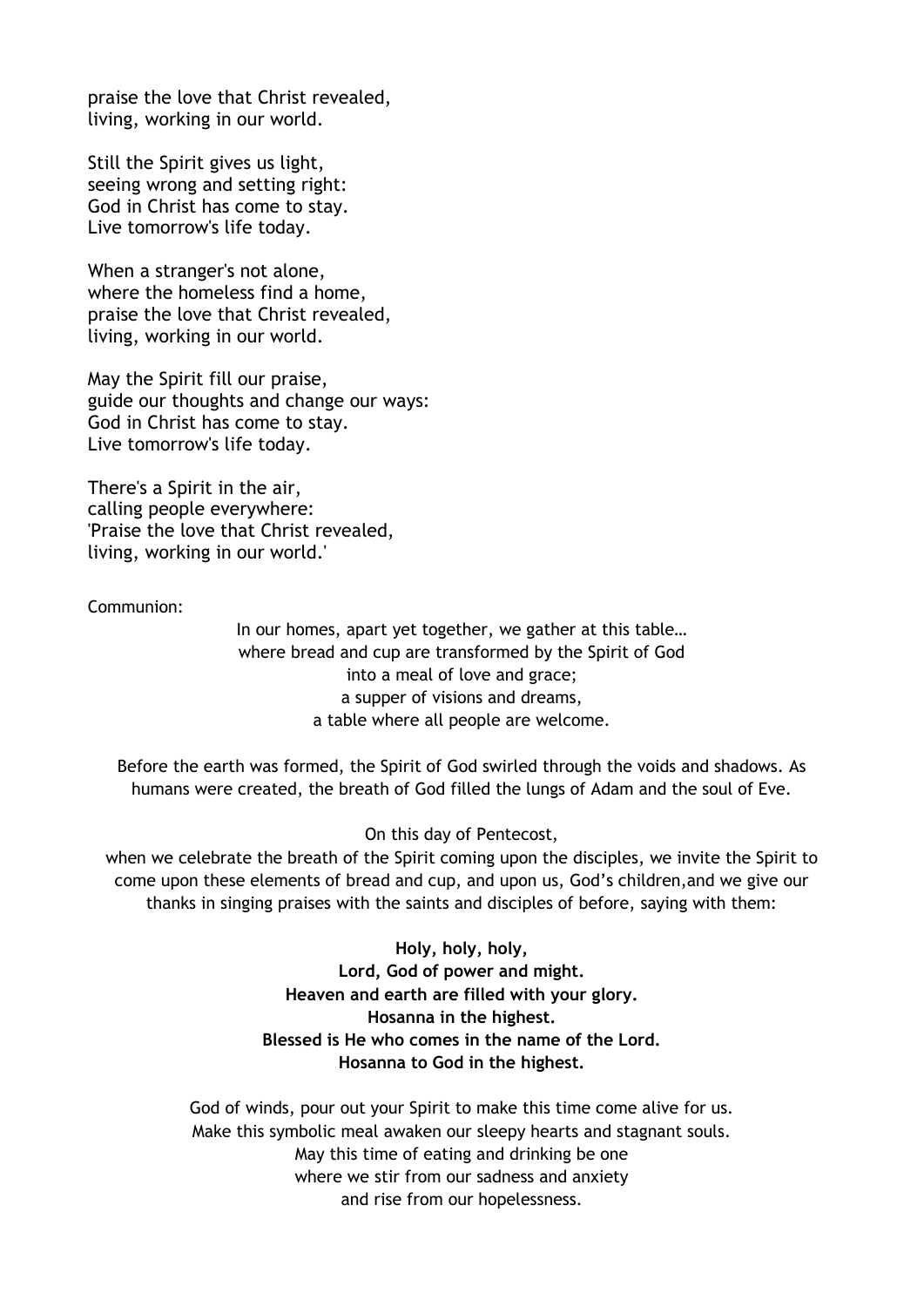May we begin to celebrate visions and animate the dreams that have only been alive in our minds. As we share this meal, let us remember our Lord Jesus Christ that on the night that he was betrayed he had supper with his friends. It was a solemn time around the table. Breaking bread. Drinking from the cup. Jesus asking to remember him in our eating and drinking.

## **There was a time to mourn followed by a time to dance.**

After the day of Resurrection, the disciples ate on the beach with the risen Christ Celebrating new life, new hope, new vitality. And on this Pentecost, as we come to the table, let us celebrate the Spirit of Resurrection and the promise of fullness and depth in our own lives.

Gracious God pour out your Holy Spirit upon us and upon these gifts of bread and wine, that the bread we break and the cup we bless may be the communion of the body and blood of Jesus Christ, our Lord.

> By your Spirit unite us with the living Christ that we may be his body of in the world. Amen.

The bead which we break is the communion of the body of Christ ...

*Take and eat. This is the body of Christ; do this in remembrance of him.*

The cup of blessing which we bless is the communion of the blood of Christ ...

*This cup is the new covenant in the blood of Christ; do this in remembrance of him.*

Spirit of God, who fed the multitudes, provided the manna in the wilderness, and blessed the bread and cup today, we give great thanks for the meal eaten and the grace so freely offered. Inspire us as we move forward this day and encourage us to transform our dreams into reality.

Spirit of Love, you pour out your life into young and old, we pray for all those who are vulnerable, marginalised, and abused because of their age. May your love inspire our love in our community so that all are included. Spirit of joy, you pour our your energy into the poor and oppressed,